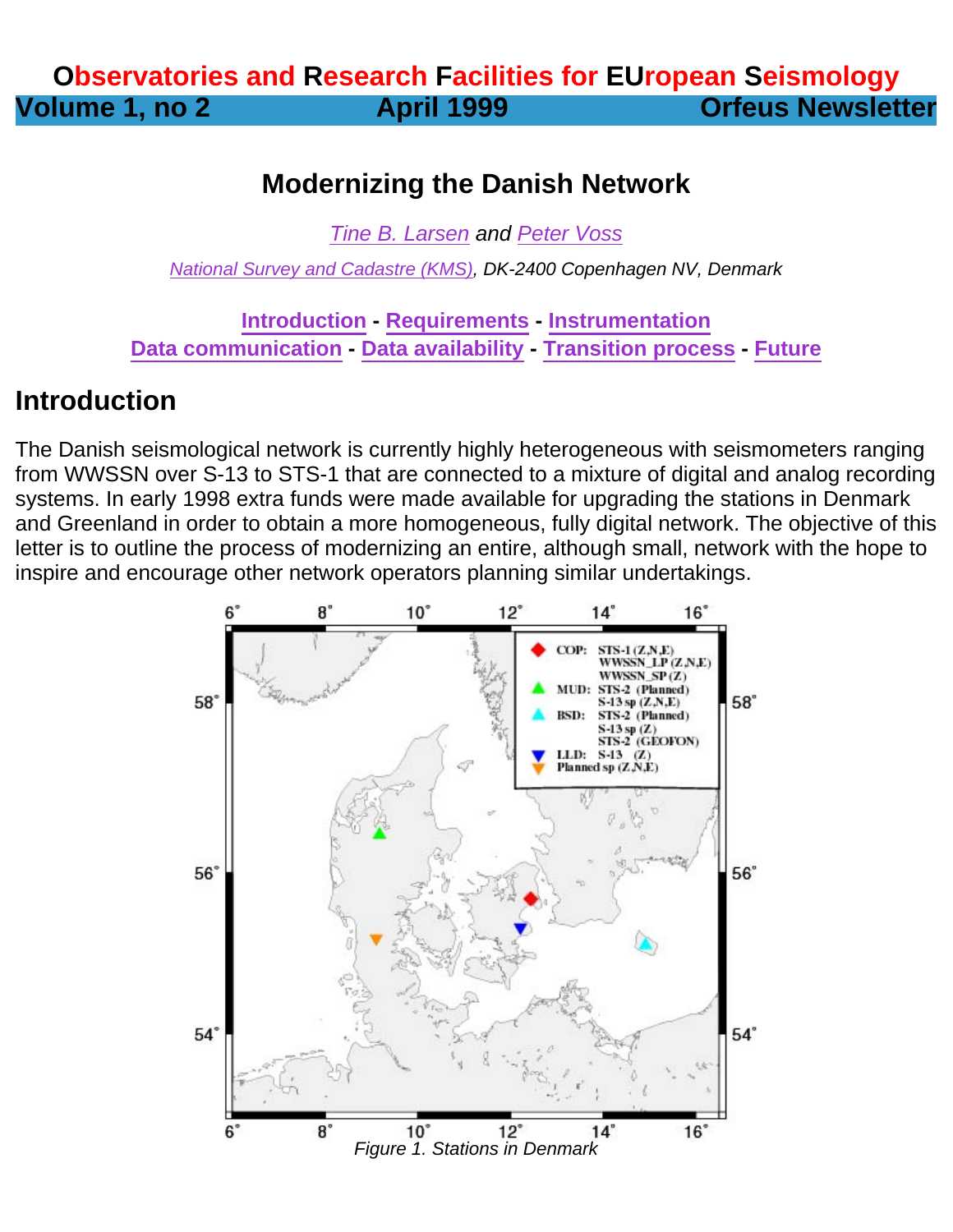## **Requirements for the new system**

The very first step of the process was to envision the look and feel of the upgraded network. This lead to the formulation of the following list of requirements:

- **Broadband seismographs.** The added possibilities offered by broadband seismographs over short-period instruments, combined with a long Danish tradition for surface wave studies made this an easy choice.
- **Large local ringbuffers.** Data must be saved locally at each station, even if the data is transferred continuously to the main office. Too many times data has been lost due to problems with the phone lines, and the price of large hard disks has become quite manageable.
- **Local time stamping.** In the current system data from several stations are transferred over dedicated phone lines to the KMS office, where the time stamps are added. This procedure is incompatible with local storage of the data.
- **Dial-up access to all stations.** It is not feasible to transfer data from all stations in the network over phone lines on a daily basis, but it should be possible to call up any station and transfer chunks of data whenever desired.
- **Continuous data.** Local Danish earthquakes usually do not stand out significantly from the background noise and could too easily be overlooked by an automatic event picker. It is therefore necessary to save continuous data.
- Historical link. A connection should be established between the old data and the data from the new instruments. It is important to know how the new registrations relate to the old ones, otherwise the data will be less useful.
- Instrument response. Only companies willing and able to provide complete information about data formats and instrument response ahead of the purchase would be considered.

Based on these requirements, a call for proposals was sent out to a handful of companies. The companies were asked to delineate how their equipment would fit into our upgrade strategy, which made a final purchase decision easier.

#### **Instrumentation and software**

The Streckeisen STS-2 seismometer was chosen due to its wide frequency band, good reputation and widespread use among colleagues. To digitize the data the [Nanometrics HRD24](http://www.nanometrics.ca/) was chosen owing to considerations of price, quality and customer support. The HRD24 also has a built-in GPS for timing and it is compatible with the [University of Bergen](http://www.ifjf.uib.no/) SEISLOG acquisition software, which we decided to use. The SEISLOG system has the advantage that it is free, and it is used by some of our close neighbors, both in Norway and at the British Geological Survey. The SEISLOG and SEISAN packages will be supplemented by some KMS developed PC software.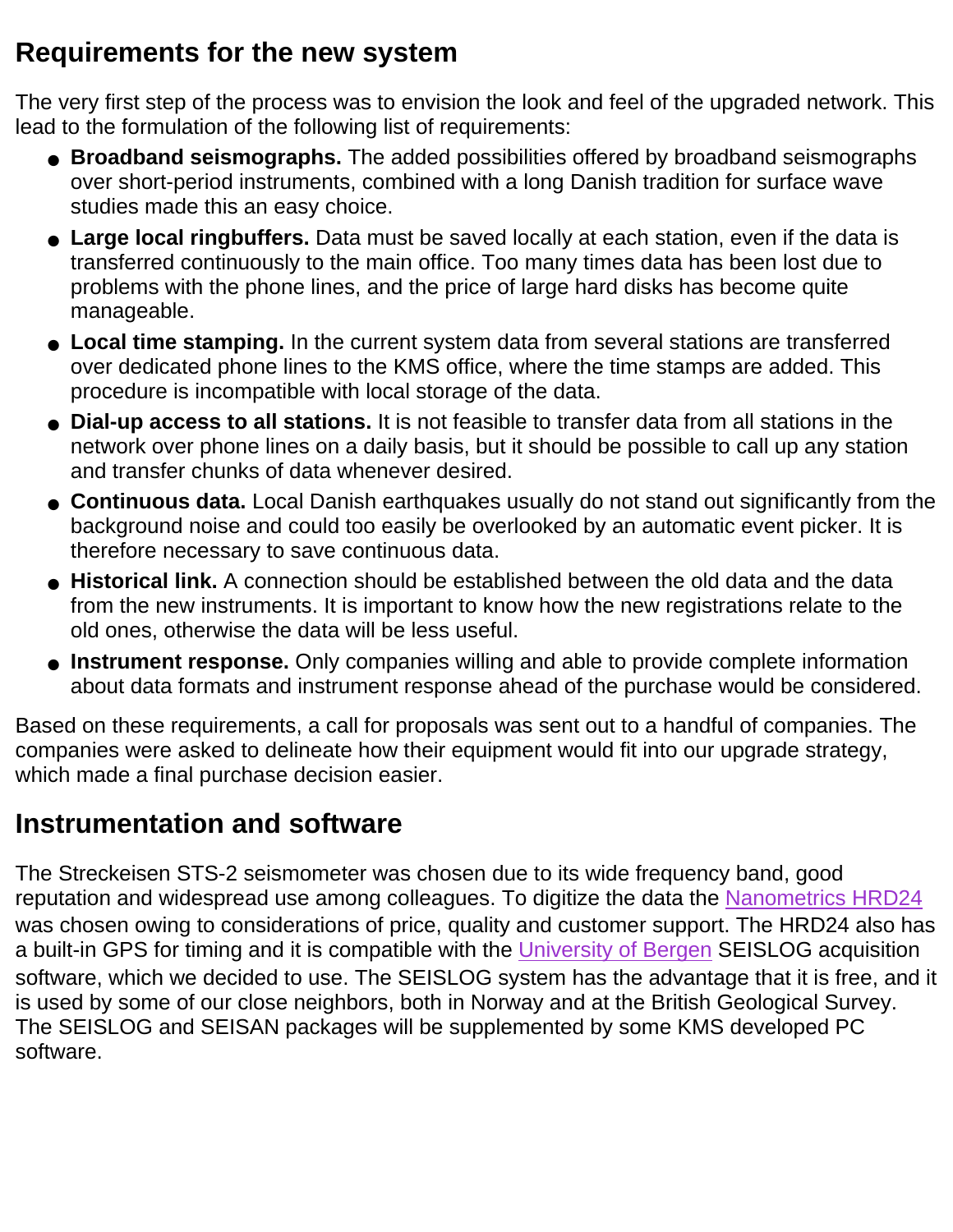## **Data communication**

Data transfer between the seismological stations and the KMS is complicated by the fact that the KMS computer systems are protected by a firewall. It is therefore impossible to make direct dial-up connections between the stations and the office computers. Instead we are setting up a system where we can call the stations in Denmark over ISDN lines and transfer the data through a central KMS dial-up point to the main computer system for processing. Two stations, COP and MUD, will keep on sending data continuously to the KMS office over dedicated phone lines, while the remaining stations will be used on a dial-up basis. Continuous data from the dial-up stations will be saved on CD-ROM or DAT and mailed to the KMS on a regular basis.

The situation in Greenland is more complicated. While ISDN is available in Greenland, the fast transfer rates can be obtained only within Greenland and not across the Atlantic to Denmark. Given the high cost of phone calls to Greenland, it is not feasible to transfer data on a regular basis over phone lines. Instead we are working on an Internet solution, where the stations in Greenland would connect locally to the Internet, so that we may ftp the data from Greenland at the cost of a local phone call. The technical details of this solution have not been worked out yet.

## **Data availability**

Data from the Danish network (old system only) is available by autodrm ([autodrm@kms.dk](mailto:autodrm@kms.dk)), and the weekly bulletins can be found on the [KMS seismology web page](http://www.kms.dk/research/seismology/index_en.html) under Seismic service.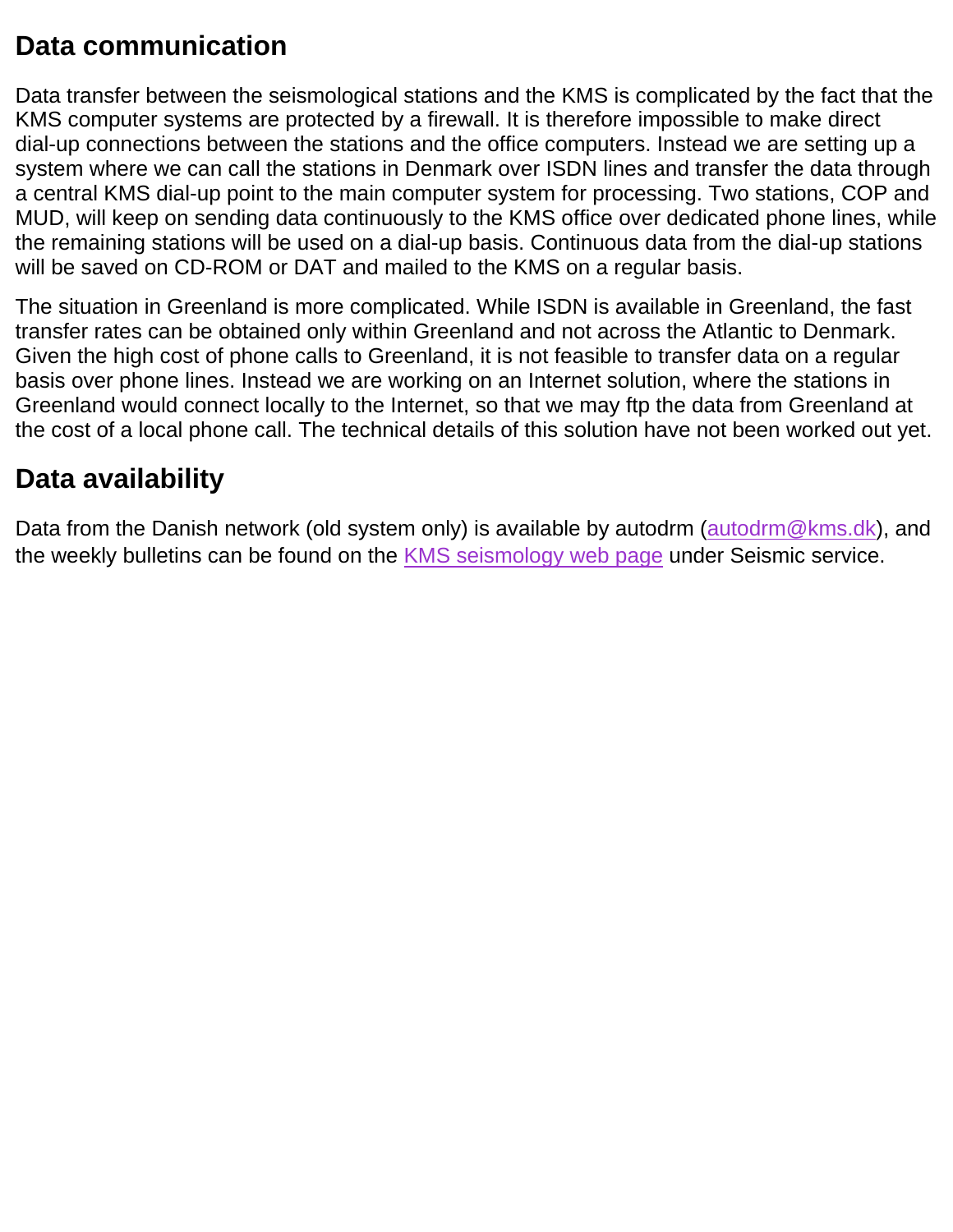